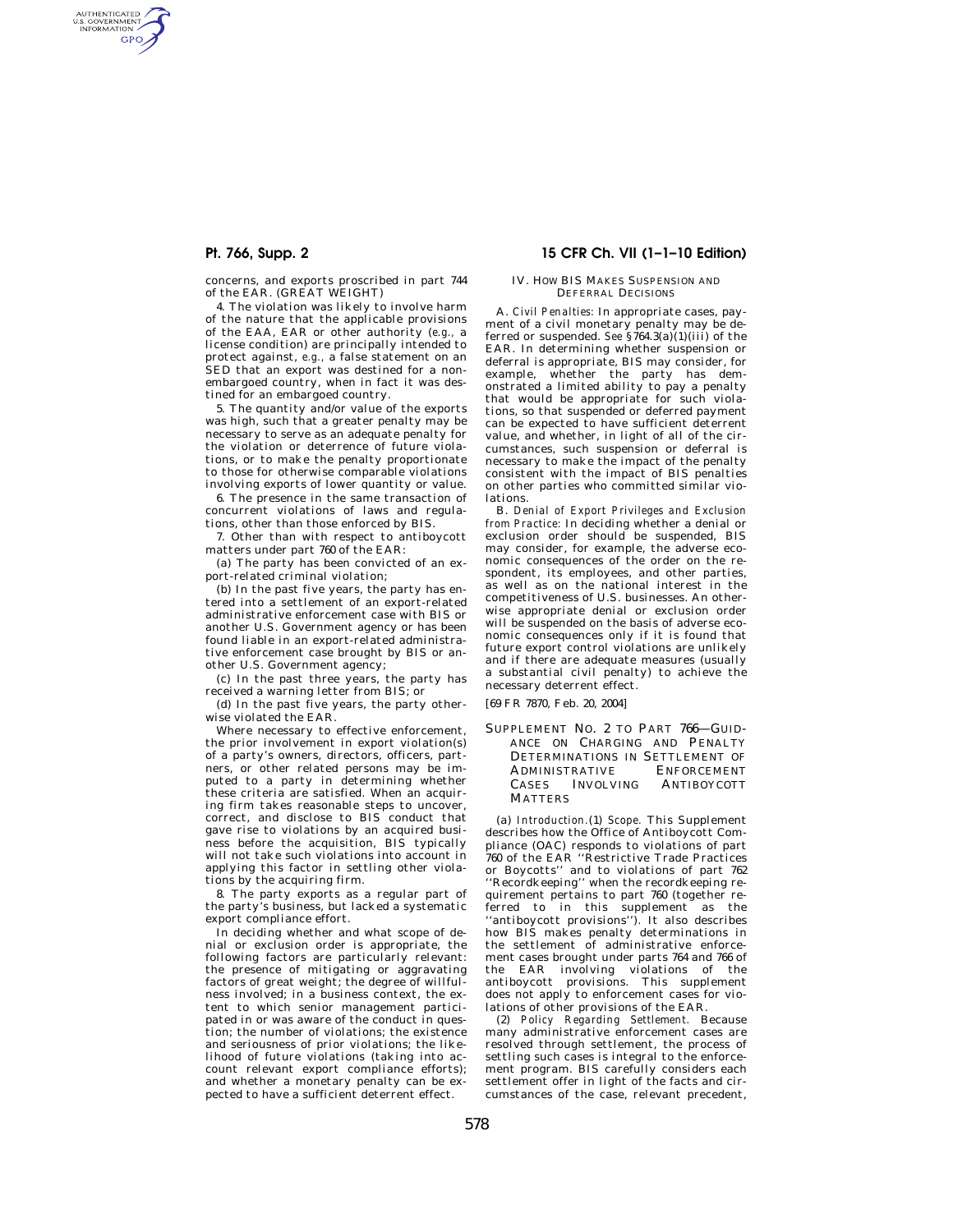### Bureau of Industry and Security, Commerce **Pt. 766, Supp. 2 Pt. 766**, Supp. 2

and BIS's objective to achieve in each case an appropriate level of penalty and deterrent effect. In settlement negotiations, BIS encourages parties to provide, and will give serious consideration to, information and evidence that the parties believe is relevant to the application of this guidance to their cases, to whether a violation has in fact occurred, and to whether they have a defense to potential charges.

(3) *Limitation.* BIS's policy and practice is to treat similarly situated cases similarly, taking into consideration that the facts and combination of mitigating and aggravating factors are different in each case. However, this guidance does not confer any right or impose any obligation regarding what posture or penalties BIS may seek in settling or litigating a case. Parties do not have a right to a settlement offer or particular settlement terms from BIS, regardless of settlement postures BIS has taken in other cases.

(b) *Responding to Violations.* OAC within BIS investigates possible violations of Section 8 of the Export Administration Act of 1979, as amended (''Foreign Boycotts''), the antiboycott provisions of EAR, or any order or authorization related thereto. When BIS has reason to believe that such a violation has occurred, BIS may issue a warning letter or initiate an administrative enforcement proceeding. A violation may also be referred to the Department of Justice for criminal prosecution.

(1) *Issuing a warning letter.* Warning letters represent BIS's belief that a violation has occurred. In the exercise of its discretion, BIS may determine in certain instances that issuing a warning letter, instead of bringing an administrative enforcement proceeding, will fulfill the appropriate enforcement objective. A warning letter will fully explain the violation.

(i) BIS may issue warning letters where:

(A) The investigation commenced as a result of a voluntary self-disclosure satisfying the requirements of §764.8 of the EAR; or

(B) The party has not previously committed violations of the antiboycott provisions.

(ii) BIS may also consider the category of violation as discussed in paragraph  $(d)(2)$  of this supplement in determining whether to issue a warning letter or initiate an enforcement proceeding. A violation covered by Category C (failure to report or late reporting of receipt of boycott requests) might warrant a warning letter rather than initiation of an enforcement proceeding.

(iii) BIS will not issue a warning letter if it concludes, based on available information, that a violation did not occur.

(iv) BIS may reopen its investigation of a matter should it receive additional evidence or if it appears that information previously provided to BIS during the course of its investigation was incorrect.

(2) *Pursuing an administrative enforcement case.* The issuance of a charging letter under §766.3 of this part initiates an administrative proceeding.

(i) Charging letters may be issued when there is reason to believe that a violation has occurred. Cases may be settled before or after the issuance of a charging letter. *See*  §766.18 of this part.

(ii) Although not required to do so by law, BIS may send a proposed charging letter to a party to inform the party of the violations that BIS has reason to believe occurred and how BIS expects that those violations would be charged. Issuance of the proposed charging letter provides an opportunity for the party and BIS to consider settlement of the case prior to the initiation of formal enforcement proceedings.

(3) *Referring for criminal prosecution.* In appropriate cases, BIS may refer a case to the Department of Justice for criminal prosecution, in addition to pursuing an administrative enforcement action.

(c) *Types of administrative sanctions.* Administrative enforcement cases generally are settled on terms that include one or more of three administrative sanctions:

(1) A monetary penalty may be assessed for each violation as provided in §764.3(a)(1) of the EAR;

Note to paragraph  $(c)(1)$ : The maximum penalty is subject to adjustments under the Federal Civil Penalties Adjustment Act of 1990 (28 U.S.C. 2461, note (2000)), which are codified at 15 CFR 6.4. For violations that occurred before March 9, 2006, the maximum monetary penalty per violation is \$11,000. For violations occurring on or after March 9, 2006, the maximum monetary penalty per violation is \$50,000.

(2) An order denying a party's export privileges under the EAR may be issued, under  $\frac{\$764.3(a)(2) \text{ of the EAR; or}}{3}$  Exclusion from

Exclusion from practice under §764.3(a)(3) of the EAR.

(d) *How BIS determines what sanctions are appropriate in a settlement*—(1) *General Factors.* BIS looks to the following general factors in determining what administrative sanctions are appropriate in each settlement.

(i) *Degree of seriousness.* In order to violate the antiboycott provisions of the EAR, a U.S. person does not need to have actual ''knowledge'' or a reason to know, as that term is defined in §772.1 of the EAR, of relevant U.S. laws and regulations. Typically, in cases that do not involve knowing violations, BIS will seek a settlement for payment of a civil penalty (unless the matter is resolved with a warning letter). However, in cases involving knowing violations, conscious disregard of the antiboycott provisions, or other such serious violations (*e.g.*, furnishing prohibited information in response to a boycott questionnaire with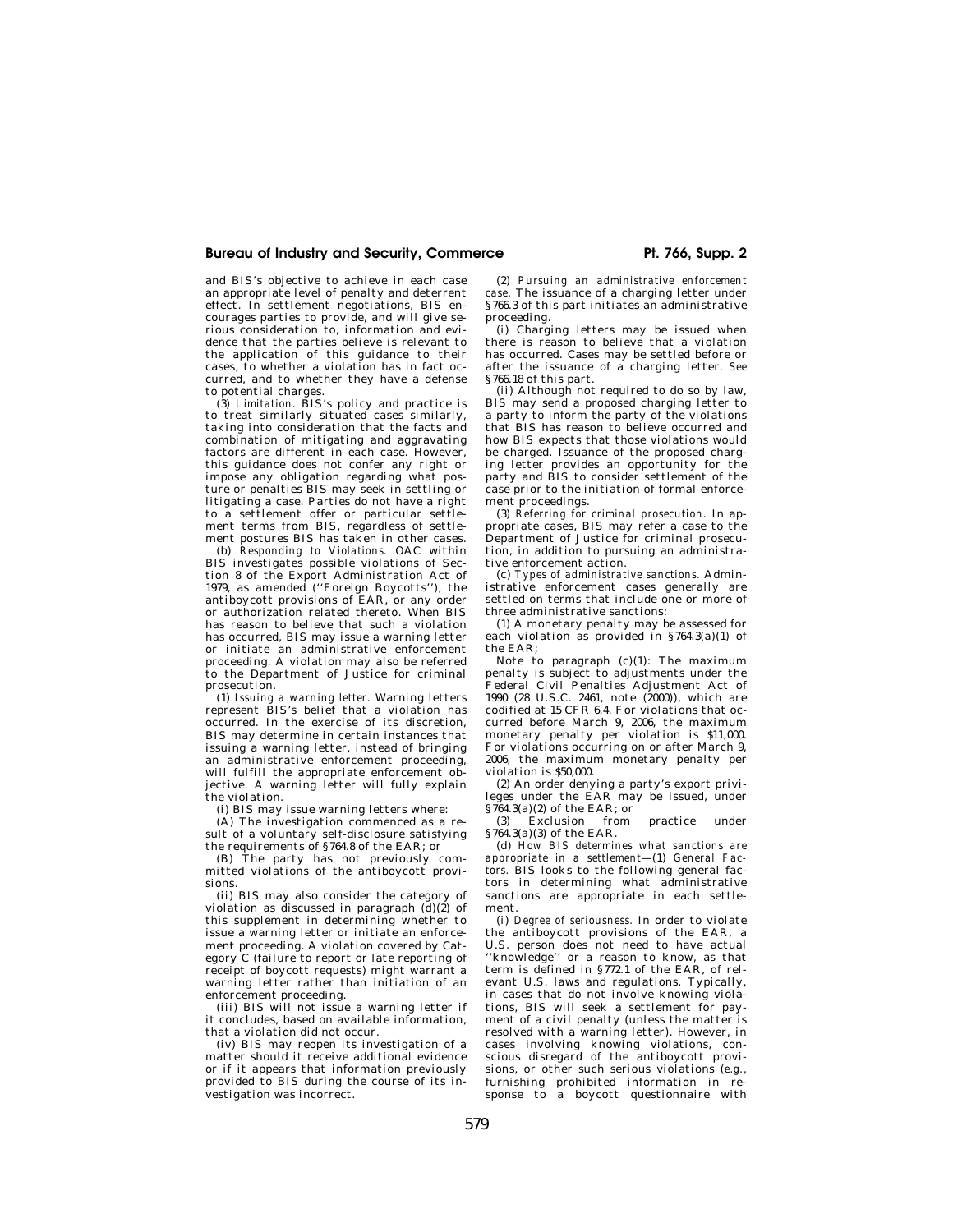knowledge that such furnishing is in violation of the EAR), BIS is more likely to seek a denial of export privileges or an exclusion from practice, and/or a greater monetary penalty as BIS considers such violations particularly egregious.

(ii) *Category of violations.* In connection with its activities described in paragraph  $(a)(1)$  of this supplement, BIS recognizes three categories of violations under the antiboycott provisions of the EAR. (*See*  §760.2, §760.4 and §760.5 of the EAR for examples of each type of violation other than recordkeeping). These categories reflect the relative seriousness of a violation, with Category A violations typically warranting the most stringent penalties, including up to the maximum monetary penalty, a denial order and/or an exclusion order. Through providing these categories in this penalty guidelines notice, BIS hopes to give parties a general sense of how it views the seriousness of various violations. This guidance, however, does not confer any right or impose any obligation as to what penalties BIS may impose based on its review of the specific facts of a case.

(A) The Category A violations and the sections of the EAR that set forth their elements are:

(*1*) Discriminating against U.S. persons on the basis of race, religion, sex, or national origin—§760.2(b);

(*2*) Refusing to do business or agreeing to refuse to do business—§760.2(a);

(*3*) Furnishing information about race, religion, sex, or national origin of U.S. persons including, but not limited to, providing information in connection with a boycott questionnaire about the religion of employees— §760.2(c);

(*4*) Evading the provisions of part 760— §760.4;

(*5*) Furnishing information about business relationships with boycotted countries or blacklisted persons—§760.2(d); and

(*6*) Implementing letters of credit—  $\frac{60.2(f)}{2}$ .

(B) The Category B violations and the sections of the EAR that set forth their elements are:

(*1*) Furnishing information about associations with charitable or fraternal organizations which support a boycotted country— §760.2(e); and

(*2*) Making recordkeeping violations—part 762.

(C) The Category C violation and the section of the EAR that sets forth its elements is: Failing to report timely receipt of boy-

cott requests—§760.5. (iii) *Violations arising out of related transactions.* Frequently, a single transaction can give rise to multiple violations. Depending on the facts and circumstances, BIS may choose to impose a smaller or greater penalty per violation. In exercising its discre-

# **Pt. 766, Supp. 2 15 CFR Ch. VII (1–1–10 Edition)**

tion, BIS typically looks to factors such as whether the violations resulted from conscious disregard of the requirements of the<br>antibovcott provisions: whether they antiboycott provisions; whether stemmed from the same underlying error or omission; and whether they resulted in distinguishable or separate harm. The three scenarios set forth below are illustrative of how BIS might view transactions that lead to multiple violations.

(A) *First scenario.* An exporter enters into a sales agreement with a company in a boycotting country. In the course of the negotiations, the company sends the exporter a request for a signed statement certifying that the goods to be supplied do not originate in a boycotted country. The exporter provides the signed certification. Subsequently, the exporter fails to report the receipt of the request. The exporter has committed two violations of the antiboycott provisions, first, a violation of §760.2(d) for furnishing information concerning the past or present business relationships with or in a boycotted country, and second, a violation of §760.5 for failure to report the receipt of a request to engage in a restrictive trade practice or boycott. Although the supplier has committed two violations, BIS may impose a smaller mitigated penalty on a per violation basis than if the violations had stemmed from two separate transactions.

(B) *Second scenario.* An exporter receives a boycott request to provide a statement that the goods at issue in a sales transaction do not contain raw materials from a boycotted country and to include the signed statement along with the invoice. The goods are shipped in ten separate shipments. Each shipment includes a copy of the invoice and a copy of the signed boycott-related statement. Each signed statement is a certification that has been furnished in violation of §760.2(d)'s bar on the furnishing of prohibited business information. Technically, the exporter has committed ten separate violations of §760.2(d) and one violation of §760.5 for failure to report receipt of the boycott request. Given that the violations arose from a single boycott request, however, BIS may treat the violations as related and impose a smaller penalty than it would if the furnishing had stemmed from ten separate requests.

(C) *Third scenario.* An exporter has an ongoing relationship with a company in a boycotting country. The company places three separate orders for goods on different dates with the exporter. In connection with each order, the company requests the exporter to provide a signed statement certifying that the goods to be supplied do not originate in a boycotted country. The exporter provides a signed certification with each order of goods that it ships to the company. BIS has the discretion to penalize the furnishing of each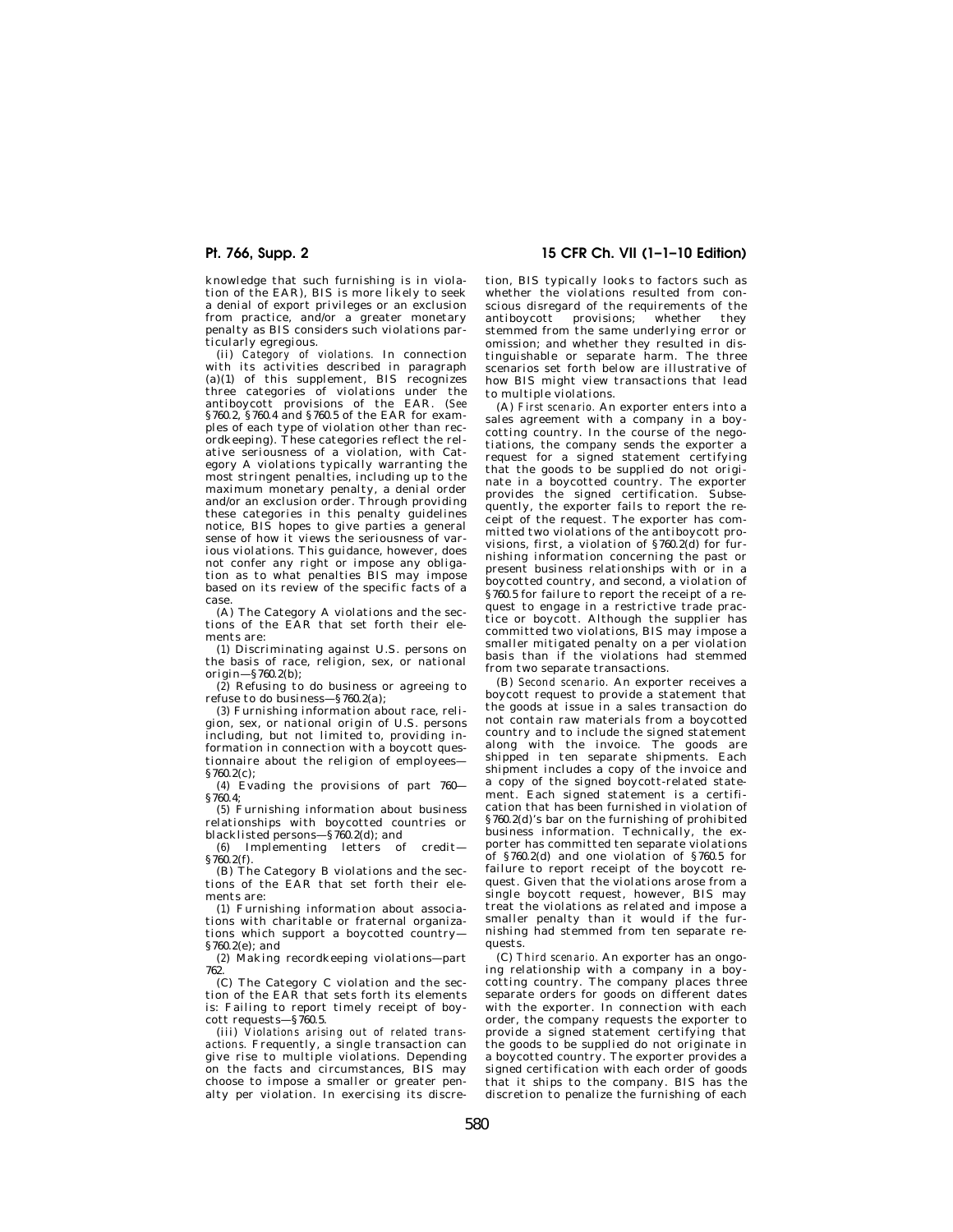### Bureau of Industry and Security, Commerce **Pt. 766, Supp. 2 Pt. 766**, Supp. 2

of these three items of information as a separate violation of §760.2(d) of the EAR for furnishing information concerning past or present business relationships with or in a boycotted country.

(iv) *Multiple violations from unrelated transactions.* In cases involving multiple unrelated violations, BIS is more likely to seek a denial of export privileges, an exclusion from practice, and/or a greater monetary penalty than in cases involving isolated incidents. For example, the repeated furnishing of prohibited boycott-related information about business relationships with or in boycotted countries during a long period of time could warrant a denial order, even if a single instance of furnishing such information might warrant only a monetary penalty. BIS takes this approach because multiple violations may indicate serious compliance problems and a resulting risk of future violations. BIS may consider whether a party has taken effective steps to address compliance concerns in determining whether multiple violations warrant a denial or exclusion order in a particular case.

(v) *Timing of settlement.* Under §766.18 of this part, settlement can occur before a charging letter is served, while a case is before an administrative law judge, or while a case is before the Under Secretary for Industry and Security under §766.22 of this part. However, early settlement—for example, before a charging letter has been filed—has the benefit of freeing resources for BIS to deploy in other matters. In contrast, for example, the BIS resources saved by settlement on the eve of an adversary hearing under §766.13 of this part are fewer, insofar as BIS has already expended significant resources on discovery, motions practice, and trial preparation. Given the importance of allocating BIS resources to maximize enforcement of the EAR, BIS has an interest in encouraging early settlement and will take this interest into account in determining settlement terms.

(vi) *Related criminal or civil violations.*  Where an administrative enforcement matter under the antiboycott provisions involves conduct giving rise to related criminal charges, BIS may take into account the related violations and their resolution in determining what administrative sanctions are appropriate under part 766 of the EAR. A criminal conviction indicates serious, willful misconduct and an accordingly high risk of future violations, absent effective administrative sanctions. However, entry of a guilty plea can be a sign that a party accepts re-<br>sponsibility for complying with the sponsibility for complying antiboycott provisions and will take greater care to do so in the future. In appropriate cases where a party is receiving substantial criminal penalties, BIS may find that sufficient deterrence may be achieved by lesser administrative sanctions than would be ap-

propriate in the absence of criminal penalties. Conversely, BIS might seek greater administrative sanctions in an otherwise similar case where a party is not subjected to criminal penalties. The presence of a related criminal or civil disposition may distinguish settlements among civil penalty cases that appear to be otherwise similar. As a result, the factors set forth for consideration in civil penalty settlements will often be applied differently in the context of a ''global settlement'' of both civil and criminal cases, or multiple civil cases involving other agencies, and may therefore be of limited utility as precedent for future cases, particularly those not involving a global settlement.

(vii) *Familiarity with the Antiboycott Provisions.* Given the scope and detailed nature of the antiboycott provisions, BIS will consider whether a party is an experienced participant in the international business arena who may possess (or ought to possess) familiarity with the antiboycott laws. In this respect, the size of the party's business, the presence or absence of a legal division or corporate compliance program, and the extent of prior involvement in business with or in boycotted or boycotting countries, may be significant.

(2) *Specific mitigating and aggravating factors.* In addition to the general factors described in paragraph  $(d)(1)$  of this supplement, BIS also generally looks to the presence or absence of the specific mitigating and aggravating factors in this paragraph in determining what sanctions should apply in a given settlement. These factors describe circumstances that, in BIS's experience, are commonly relevant to penalty determinations in settled cases. However, this listing of factors is not exhaustive and BIS may consider other factors that may further indicate the blameworthiness of a party's conduct, the actual or potential harm associated with a violation, the likelihood of future violations, and/or other considerations relevant to determining what sanctions are appropriate. The assignment of mitigating or aggravating factors will depend upon the attendant circumstances of the party's conduct. Thus, for example, one prior violation should be given less weight than a history of multiple violations, and a previous violation reported in a voluntary self-disclosure by a party whose overall compliance efforts are of high quality should be given less weight than previous violation(s) not involving such mitigating factors. Some of the mitigating factors listed in this paragraph are designated as having ''great weight.'' When present, such a factor should ordinarily be given considerably more weight than a factor that is not so designated.

(i) *Specific mitigating factors.* 

(A) *Voluntary self-disclosure.* (GREAT WEIGHT) The party has made a voluntary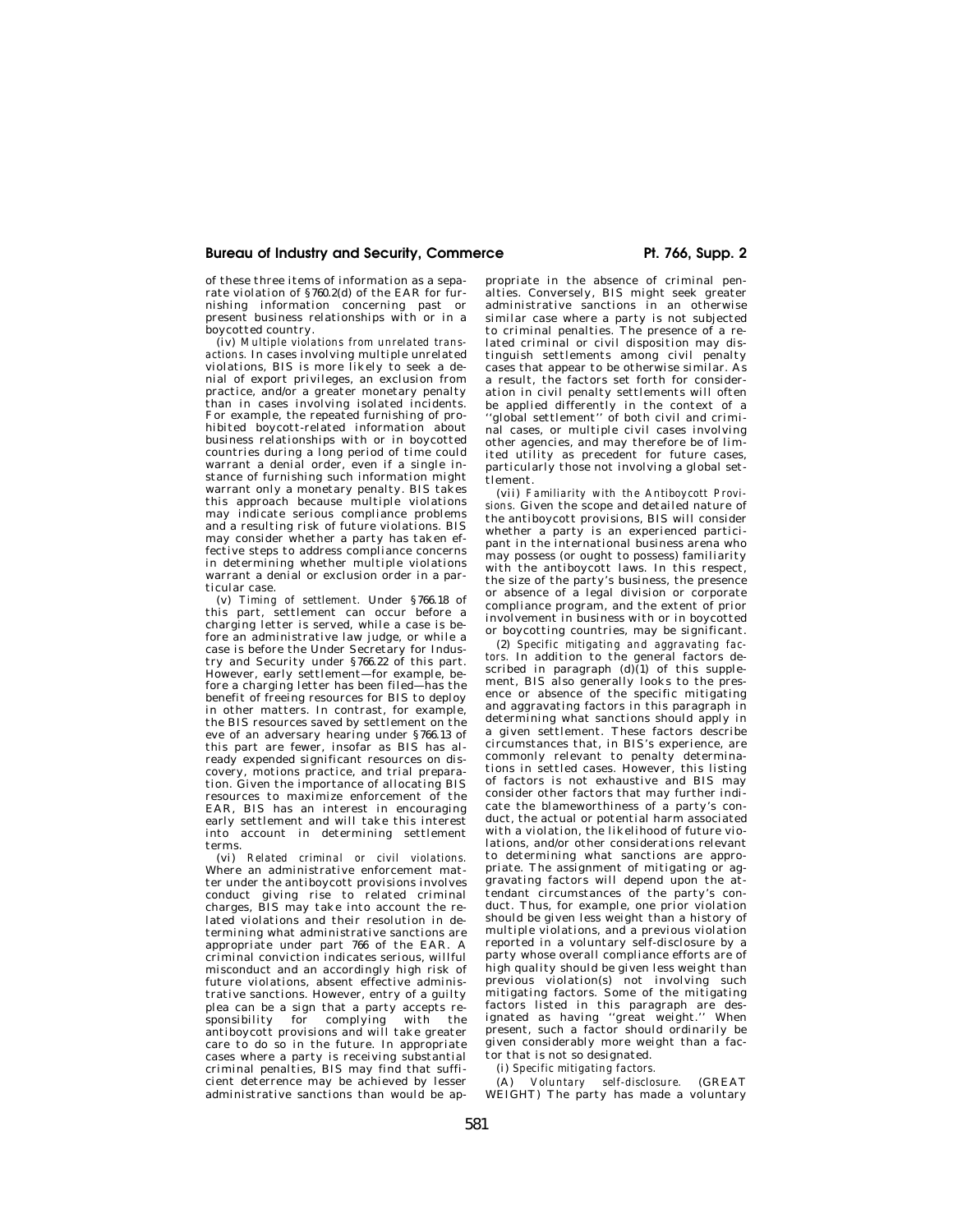self-disclosure of the violation, satisfying the requirements of §764.8 of the EAR.

(B) *Effective compliance program.* (GREAT WEIGHT)

(*1*) *General policy or program pertaining to Antiboycott Provisions.* BIS will consider whether a party's compliance efforts uncovered a problem, thereby preventing further violations, and whether the party has taken steps to address compliance concerns raised by the violation, including steps to prevent recurrence of the violation, that are reasonably calculated to be effective. The focus is on the party's demonstrated compliance with the antiboycott provisions. Whether a party has an effective export compliance program covering other provisions of the EAR is not relevant as a mitigating factor. In the case of a party that has done previous business with or in boycotted countries or boycotting countries, BIS will examine whether the party has an effective antiboycott compliance program and whether its overall antiboycott compliance efforts have been of high quality. BIS may deem it appropriate to review the party's internal business documents relating to antiboycott compliance (*e.g.*, corporate compliance manuals, employee training materials).

(*2*) *Compliance with reporting and recordkeeping requirements.* In the case of a party that has received reportable boycott requests in the past, BIS may examine whether the party complied with the reporting and recordkeeping requirements of antiboycott provisions.

(C) *Limited business with or in boycotted or boycotting countries.* The party has had little to no previous experience in conducting business with or in boycotted or boycotting countries. Prior to the current enforcement proceeding, the party had not engaged in business with or in such countries, or had only transacted such business on isolated occasions. BIS may examine the volume of business that the party has conducted with or in boycotted or boycotting countries as demonstrated by the size and dollar amount of transactions or the percentage of a party's overall business that such business constitutes.

(D) *History of compliance with the Antiboycott Provisions of the EAR.* 

(*1*) BIS will consider it to be a mitigating factor if:

(*i*) The party has never been convicted of a criminal violation of the antiboycott provisions;

(*ii*) In the past 5 years, the party has not entered into a settlement or been found liable in a boycott-related administrative enforcement case with BIS or another U.S. government agency;

(*iii*) In the past 3 years, the party has not received a warning letter from BIS relating to the antiboycott provisions; or

**Pt. 766, Supp. 2 15 CFR Ch. VII (1–1–10 Edition)** 

(*iv*) In the past 5 years, the party has not otherwise violated the antiboycott provisions.

(*2*) Where necessary to ensure effective enforcement, the prior involvement in violations of the antiboycott provisions of a party's owners, directors, officers, partners, or other related persons may be imputed to a party in determining whether these criteria are satisfied. When an acquiring firm takes reasonable steps to uncover, correct, and disclose to BIS conduct that gave rise to violations that the acquired business committed before the acquisition, BIS typically will not take such violations into account in applying this factor in settling other violations by the acquiring firm.

(E) *Exceptional cooperation with the investigation.* The party has provided exceptional cooperation to OAC during the course of the investigation.

(F) *Clarity of request to furnish prohibited information or take prohibited action.* The party responded to a request to furnish information or take action that was ambiguously worded or vague.

(G) *Violations arising out of a party's ''passive'' refusal to do business in connection with an agreement.* The party has acquiesced in or abided by terms or conditions that constitute a prohibited refusal to do business (*e.g.*, responded to a tender document that contains prohibited language by sending a bid). *See* ''active'' agreements to refuse to do business in paragraph  $(d)(2)(ii)(I)$  of this supplement.

(H) *Isolated occurrence of violation.* The violation was an isolated occurrence. (Compare to long duration or high frequency of violations as an aggravating factor in paragraph  $(d)(2)(ii)(F)$  of this supplement.)

(ii) *Specific Aggravating Factors.* 

(A) *Concealment or obstruction.* The party made a deliberate effort to hide or conceal the violation. (GREAT WEIGHT)

(B) *Serious disregard for compliance responsibilities.* (GREAT WEIGHT] There is evidence that the party's conduct demonstrated a serious disregard for responsibilities associated with compliance with the antiboycott provisions (*e.g.:* knowing violation of party's own compliance policy or evidence that a party chose to treat potential penalties as a cost of doing business rather than develop a compliance policy).

(C) *History of compliance with the Antiboycott Provisions.* 

(1) BIS will consider it to be an aggravating factor if:

(*i*) The party has been convicted of a criminal violation of the antiboycott provisions;

(*ii*) In the past 5 years, the party has entered into a settlement or been found liable in a boycott-related administrative enforcement case with BIS or another U.S. government agency;